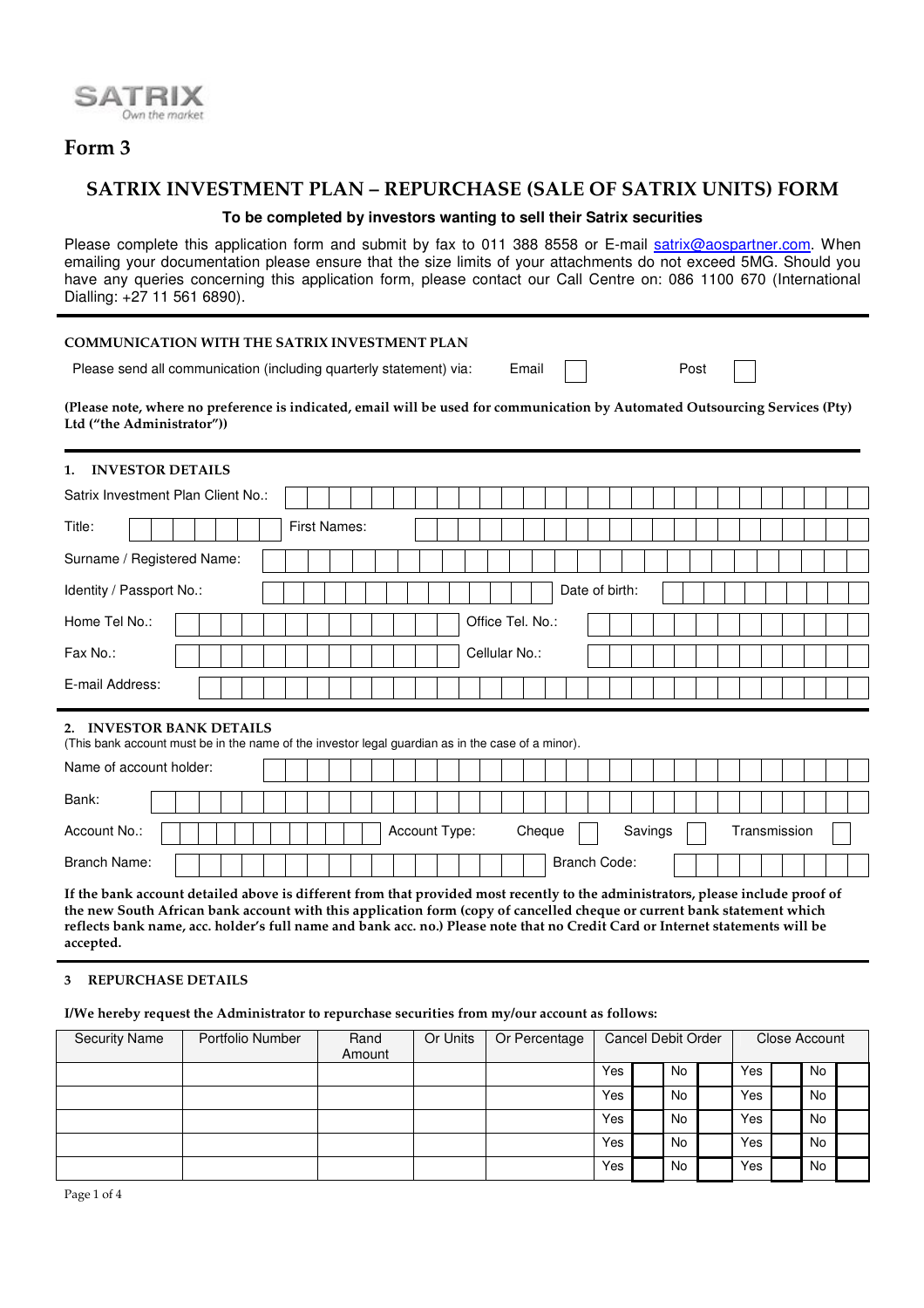**Please Note:**

- **Should the remainder of the Securities fall below R1000.00, a full repurchase will be processed.**
- There may be a delay in the payment if this Repurchase Form is not fully completed. The repurchase will only be effected **if all relevant FICA documentation has been received.**
- No payments will be made to third parties. If the bank details differ from the details in the original New Business Application Form, please provide proof of new bank details. There may be a delay in the repurchase if such proof is not **provided.**
- **No other account types are permitted.**
- **The client must initial all amendments made to the Repurchase Form.**
- Funds will be paid to the investor 7 working days after the completed application form has been processed and traded.
- **Payments may take up to 2 working days to reflect in the investor's bank account.**
- **There is a 40 day holding period on Satrix securities bought with the most recent debit order**
- The administrator must receive from the participant by 11h00 South African time on a business day, via post or fax (021 413 1940 or 011 388 8558), a written and signed repurchase form to sell, in order for a sale to be carried out the **following business day.**

#### **4. FEE SCHEDULE AS FROM 1 JULY 2014**

| 0.60% |  |
|-------|--|
|       |  |
| 0.45% |  |
| 0.35% |  |
|       |  |

#### **5. INVESTOR DECLARATION**

(This declaration must be signed by all investors).

The Investor, or where applicable, his authorized signatory, by appending his signature hereto, states and declares that he/she has read and understood the terms and conditions pertaining to this investment product and the investment media selected; warrants that all statements given by him in the repurchase form are true and correct in every respect.

The Investor acknowledges that he/she is aware of and understands the fees and commissions applicable to this investment, and the risks associated with the investment choice.

The investor agrees that the responsibility to assure receipt of any instruction by the Administrator via fax or e-mail remains the responsibility of the investor

#### **Signed at**

**Signature of Investor (or duly authorised person/s where applicable) Date (ccyy-mm-dd)**

**Signature of Contact Person or Legal Guardian (if applicable) Date (ccyy-mm-dd)**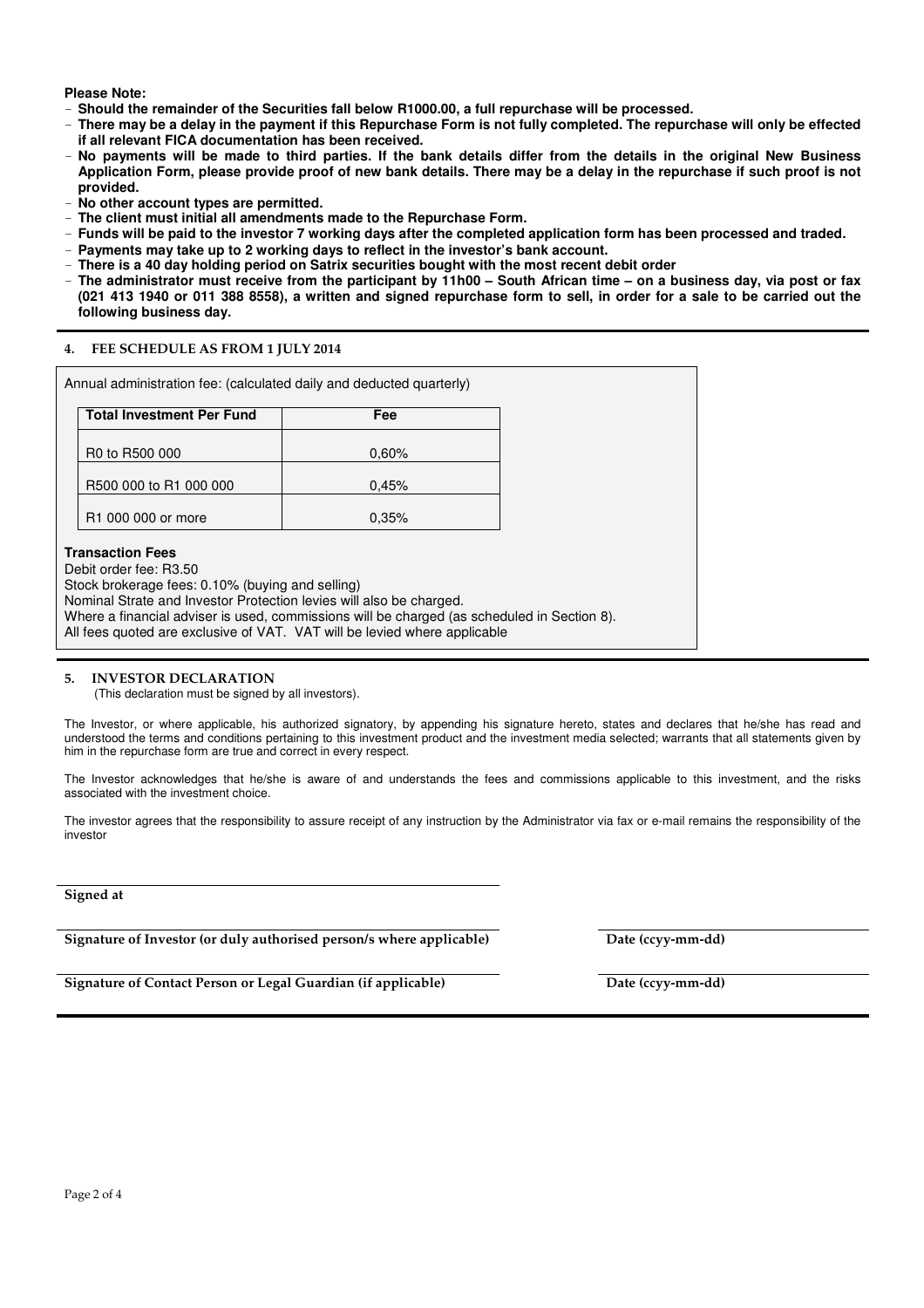#### **5. CONTACT DETAILS**

|                                                      | <b>Contact Details</b>                                                          | <b>Postal Address</b>           | <b>Physical Address</b>       |
|------------------------------------------------------|---------------------------------------------------------------------------------|---------------------------------|-------------------------------|
| Satrix Contact Centre:<br>Fax:<br>Email:<br>Website: | 086 110 0670<br>+27 (011) 388 8558<br>satrix@aospartner.com<br>www.satrix.co.za | PO Box 4769<br>Randburg<br>2125 | 15 Philips Street<br>Randburg |

## **FICA Documentation Checklist**

**Due Diligence Requirements – New Applicants must send the following applicable FICA documents Together with a fully completed New Business Application form.**

**Additional or updated documentation may be requested in certain circumstances.**

**Please ensure that the information provided on the FICA documentation is clear and certified if a copy.**

All FICA documents must be less than <u>3 months old</u> except for income tax forms / property insurance policy schedules.

If a Financial Service Provider (FSP) / Representative is utilised, a certified copy of the FSP license is required.

| *Individual                                                                                                                                                                                                                                                                                                                                                                                                                                                                                                                                                                                                                                                                                                                                                                                                                                                                                                                                                                                                                                                                                                                                                                                                                                                                                                                                                                                                                                                                                                                                                                                                                                                                                                           | <b>Trust</b>                                                                                                                                                                                                                                                                                                                                                                                                                                                                                                                                                                                                                                                                                                                                                                                                                                                                                                                                                                                                                                                                                                                                                                                                                                                                                                                                                                                                                                                                                                                                                                                                                                                                                                                                                                                                                                                                                                                                                                                                                                                                                           |
|-----------------------------------------------------------------------------------------------------------------------------------------------------------------------------------------------------------------------------------------------------------------------------------------------------------------------------------------------------------------------------------------------------------------------------------------------------------------------------------------------------------------------------------------------------------------------------------------------------------------------------------------------------------------------------------------------------------------------------------------------------------------------------------------------------------------------------------------------------------------------------------------------------------------------------------------------------------------------------------------------------------------------------------------------------------------------------------------------------------------------------------------------------------------------------------------------------------------------------------------------------------------------------------------------------------------------------------------------------------------------------------------------------------------------------------------------------------------------------------------------------------------------------------------------------------------------------------------------------------------------------------------------------------------------------------------------------------------------|--------------------------------------------------------------------------------------------------------------------------------------------------------------------------------------------------------------------------------------------------------------------------------------------------------------------------------------------------------------------------------------------------------------------------------------------------------------------------------------------------------------------------------------------------------------------------------------------------------------------------------------------------------------------------------------------------------------------------------------------------------------------------------------------------------------------------------------------------------------------------------------------------------------------------------------------------------------------------------------------------------------------------------------------------------------------------------------------------------------------------------------------------------------------------------------------------------------------------------------------------------------------------------------------------------------------------------------------------------------------------------------------------------------------------------------------------------------------------------------------------------------------------------------------------------------------------------------------------------------------------------------------------------------------------------------------------------------------------------------------------------------------------------------------------------------------------------------------------------------------------------------------------------------------------------------------------------------------------------------------------------------------------------------------------------------------------------------------------------|
| <b>Identification</b><br>Copy of Green RSA Identity Document or RSA Passport and proof<br>of the loss or theft of ID<br>Proof of residential address being a clear copy of one of the<br>following, confirming name and address:<br>Not older than three months<br>• Utilities account, e.g. rates, taxes, water, electricity, etc.<br>• Bank statement from a bank posted<br>• Any government issued document, e.g. court order, subpoena, traffic fine,<br>etc. or documentation relating to UIF and/or pension payouts, etc.<br>• Telephone account e.g. Telkom<br>• Pay slip / salary advice<br>• A retailer accounts, i.e. any informal/ non-bank credit arrangement: e.g.<br>clothing accounts, pharmacy accounts, veterinary or doctor accounts, student<br>fee accounts, co-op statements (for farmers), etc.<br>Not older than six months:<br>• Mortgage statement from a bank<br>Not older than one year:<br>• TV License<br>• Rental / lease agreement<br>• Motor vehicle license documentation<br>• Documentation form an insurance or assurance company, e.g. life<br>assurance, short term insurance, health insurance/ medical aid, funeral<br>policies, etc.<br>• SARS document which includes: a document produced by SARS or a<br>document to be used for tax purposes, e.g. IT12S, IRP5, IT3b, etc.<br>• Body Corporate / Share Block Association correspondence<br>• Affidavit from the individual's spouse or employer confirming the<br>residential address<br><b>Additional Requirements</b><br>• Proof of banking details (cancelled cheque, stamped bank statement or letter<br>from bank confirming account)<br>• Proof of VAT registration (if applicable)<br>• Proof of Income Tax Number | Identification<br>• Copy of Letter of Authority<br>• Copy of Trust Deed (and amendments if applicable)<br>• List of Trustees, list of all beneficiaries of the trust and the class of beneficial<br>ownership<br>• A resolution or such document evidencing authority of the signatories<br>establishing the business relationship with The Investment Plan.<br>• Proof of address and identity documents for all beneficiaries.<br>• List of authorised signatories on a letterhead with their specimen signatures, ID<br>copies, proof of residential addresses and contact details<br>Where the Trustee is an individual $-$ as per individual requirements<br>Where the Trustee is an Unlisted company:<br>• Company statutory documents - Certificate of Registration, Memorandum of<br>Incorporation, Certificate of Name change (if applicable) and directors list.<br>• Proof of physical operating address, e.g. invoice, delivery note, rates bill etc.<br>(must be less than 3 months old)<br>• Directors proof of residential addresses, contact details and copies of identity<br>documents<br>• Ultimate beneficial owner and source of wealth<br>Where the Trustee is a Public company, listed on a recognised stock exchange:<br>• Company statutory documents – Certificate of Registration, Memorandum of<br>Incorporation, certificates in name change (if applicable) and directors list.<br>• Ultimate beneficial owner and source of wealth<br>Where the Trustee is a Partnership –as per partnership requirements<br>Where the Trustee is other legal person:<br>• Founding document that gives rise to the establishment/ formation of the entity<br>• Proof of physical operating address, e.g. invoice, delivery note, rates bill etc.<br>(must be less than 3 months old)<br>• Ultimate beneficial owner and source of wealth<br><b>Additional Requirements</b><br>• Proof of banking details for trust (cancelled cheque, stamped bank statement or<br>letter from bank confirming account)<br>• Proof of VAT registration (if applicable)<br>• Proof of Income Tax Number |
| <b>Investing in Name of Minor</b>                                                                                                                                                                                                                                                                                                                                                                                                                                                                                                                                                                                                                                                                                                                                                                                                                                                                                                                                                                                                                                                                                                                                                                                                                                                                                                                                                                                                                                                                                                                                                                                                                                                                                     | <b>Investor Clubs and Stokvels</b>                                                                                                                                                                                                                                                                                                                                                                                                                                                                                                                                                                                                                                                                                                                                                                                                                                                                                                                                                                                                                                                                                                                                                                                                                                                                                                                                                                                                                                                                                                                                                                                                                                                                                                                                                                                                                                                                                                                                                                                                                                                                     |
| • Minor – Copy of Birth Certificate<br>• Legal guardian - Copy of Green RSA Identity Document or Passport if Non<br>Resident<br>• Legal Guardian - Proof of physical operating address, e.g. invoice, delivery<br>note, rates bill etc. (must be less than 3 months old)<br>• Letter confirming legal guardianship by a Social Welfare authority – if<br>applicable<br><b>Additional Requirements</b><br>· Legal Guardian - Proof of banking details (cancelled cheque, stamped bank<br>statement or letter from bank confirming account)<br>• Proof of VAT registration (if applicable)<br>• Proof of Income Tax Number                                                                                                                                                                                                                                                                                                                                                                                                                                                                                                                                                                                                                                                                                                                                                                                                                                                                                                                                                                                                                                                                                              | • Founding Documents<br>• Proof of physical operating address, e.g. invoice, delivery note, rates bill etc.<br>(must be less than 3 months old)<br>• A resolution or such document evidencing authority of the signatories<br>establishing the business relationship with The Investment Plan.<br>•List of authorised signatories on a letterhead with their specimen signatures, ID<br>copies, proof of residential addresses and contact details.<br>• Copy of register of participants, proof of address and identity documents for all<br>participants.<br><b>Additional Requirements</b><br>• Proof of banking details for legal entity (cancelled cheque, stamped bank<br>statement or letter from bank confirming account)<br>• Proof of VAT registration (if applicable)                                                                                                                                                                                                                                                                                                                                                                                                                                                                                                                                                                                                                                                                                                                                                                                                                                                                                                                                                                                                                                                                                                                                                                                                                                                                                                                       |